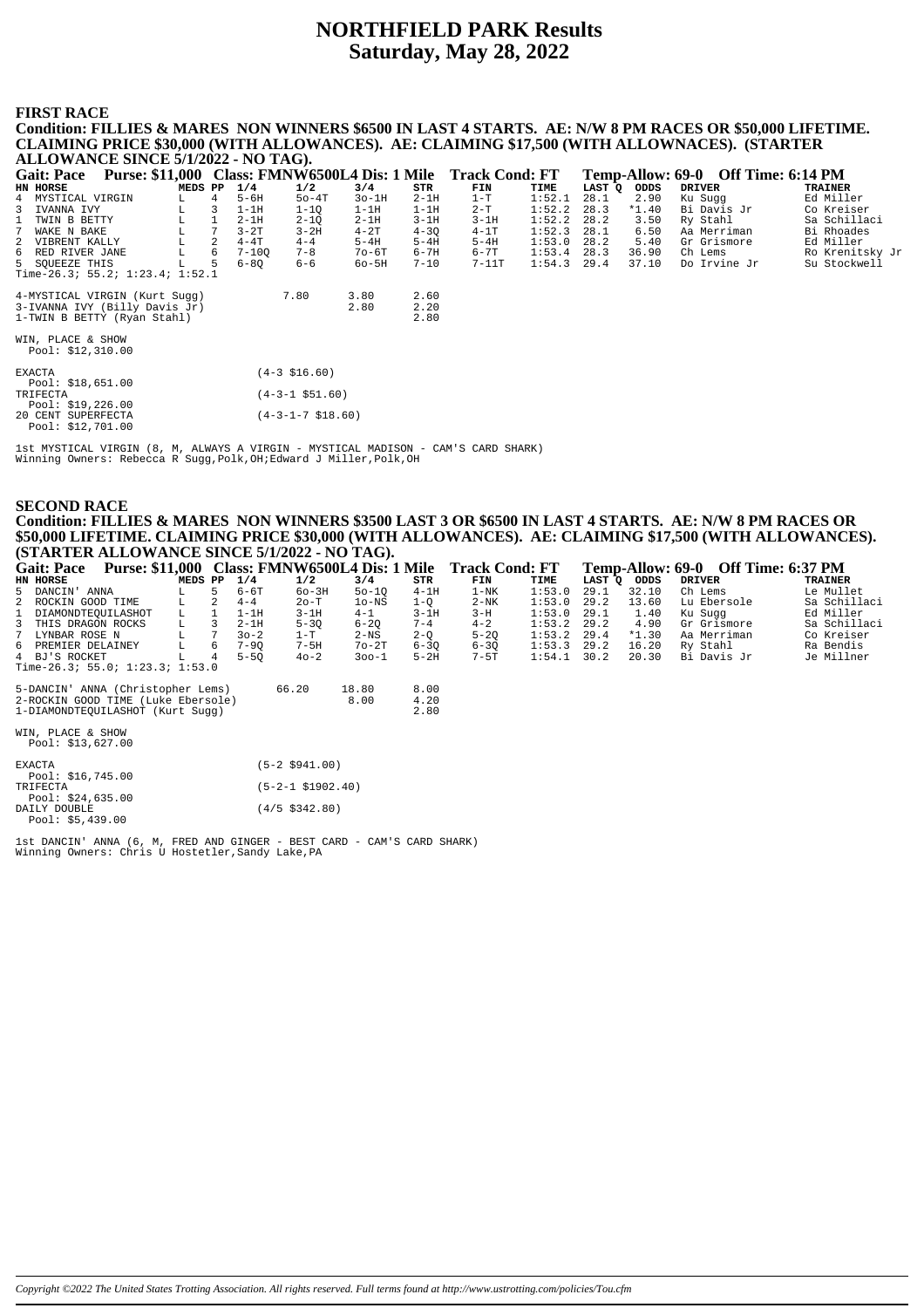| <b>THIRD RACE</b>                                                                |         |   |           |                     |            |          |           |        |        |         |                                    |                 |
|----------------------------------------------------------------------------------|---------|---|-----------|---------------------|------------|----------|-----------|--------|--------|---------|------------------------------------|-----------------|
| Condition: FILLIES & MARES NON WINNERS 4 PARI-MUTUEL RACES OR \$30,000 LIFETIME. |         |   |           |                     |            |          |           |        |        |         |                                    |                 |
| Purse: \$9,800 Class: FMNW4PMCD Dis: 1 Mile Track Cond: FT<br><b>Gait: Pace</b>  |         |   |           |                     |            |          |           |        |        |         | Temp-Allow: 69-0 Off Time: 7:06 PM |                 |
| HN HORSE                                                                         | MEDS PP |   | 1/4       | 1/2                 | 3/4        | STR      | FIN       | TIME   | LAST Q | ODDS    | <b>DRIVER</b>                      | <b>TRAINER</b>  |
| 1 LADY SCONSET                                                                   | L.      |   | $10-1Q$   | $1 - 1Q$            | $1 - 1Q$   | $1-1H$   | $1-2T$    | 1:53.0 | 28.4   | $*1.00$ | Bi Davis Jr                        | Da Walski       |
| 5<br>FILET MIGNON                                                                | г       |   | $2 - 1Q$  | $2 - 1Q$            | $2 - 1Q$   | $2-1H$   | $2 - 2T$  | 1:53.3 | 29.1   | 2.00    | Ch Lems                            | He Hagerman     |
| 3<br>PANDORA PAM                                                                 |         |   | $4 - 6H$  | $40-3H$             | $30 - 2$   | $3 - 3T$ | $3-5T$    | 1:54.1 | 29.3   | 4.70    | Jo Mapes                           | Ri Mapes        |
| ANTHEM SEELSTER                                                                  | L       |   | $5-8T$    | $50 - 40$           | $50-3T$    | $5-5H$   | $4 - 6$   | 1:54.1 | 29.1   | 8.40    | Ku Sugg                            | Co Makin        |
| 2<br>FRISKIE'S MIRACLE                                                           | L       | 2 | $3 - 3$   | $3-2T$              | $4 - 3$    | $4 - 4Q$ | $5 - 60$  | 1:54.1 | 29.2   | 32.10   | An Lake                            | To Troyer       |
| TRENDY H<br>6                                                                    |         |   | $6 - 100$ | $6-5T$              | $7-5Q$     | $7 - 6Q$ | $6 - 7$   | 1:54.2 | 29.1   | 40.20   | Lu Ebersole                        | Ro Krenitsky Jr |
| ROSE RUN XANDRIA                                                                 |         |   | $7 - 12$  | $70 - 60$           | $600 - 4H$ | $6-5T$   | $7 - 8$   | 1:54.3 | 29.3   | 14.10   | Aa Merriman                        | Co Deyermand    |
| 8 MCCESSOR                                                                       | L       | 8 | $8 - 15$  | $8 - 90$            | $8 - 90$   | $8 - 90$ | $8 - 11H$ | 1:55.1 | 29.1   | 62.20   | Ry Stahl                           | Ke Sherman      |
| Time-27.0; 56.1; $1:24.1;$ $1:53.0$                                              |         |   |           |                     |            |          |           |        |        |         |                                    |                 |
| 1-LADY SCONSET (Billy Davis Jr)                                                  |         |   |           | 4.00                | 2.40       | 2.10     |           |        |        |         |                                    |                 |
| 5-FILET MIGNON (Christopher Lems)                                                |         |   |           |                     | 2.60       | 2.40     |           |        |        |         |                                    |                 |
| 3-PANDORA PAM (Joey Mapes)                                                       |         |   |           |                     |            | 2.60     |           |        |        |         |                                    |                 |
| WIN, PLACE & SHOW                                                                |         |   |           |                     |            |          |           |        |        |         |                                    |                 |
| Pool: \$12,764.00                                                                |         |   |           |                     |            |          |           |        |        |         |                                    |                 |
| <b>EXACTA</b>                                                                    |         |   |           | $(1 - 5 \ $8.80)$   |            |          |           |        |        |         |                                    |                 |
| Pool: $$15,282.00$                                                               |         |   |           |                     |            |          |           |        |        |         |                                    |                 |
| TRIFECTA                                                                         |         |   |           | $(1-5-3 \; $25.40)$ |            |          |           |        |        |         |                                    |                 |
| Pool: \$16,459.00                                                                |         |   |           |                     |            |          |           |        |        |         |                                    |                 |
| 20 CENT SUPERFECTA                                                               |         |   |           | $(1-5-3-4 \ $6.12)$ |            |          |           |        |        |         |                                    |                 |
| Pool: \$11,431.00                                                                |         |   |           |                     |            |          |           |        |        |         |                                    |                 |

1st LADY SCONSET (4, M, MCARDLE - SEEKING LEVERAGE - WESTERN TERROR)<br>Winning Owners: Walski Stables LLC,Transfer,PA

## **FOURTH RACE**

#### **Condition: NON WINNERS \$3500 IN LAST 4 STARTS.**

| <b>Gait: Trot</b>                  | <b>Purse: \$7,000</b> |         |     |          |          |          |          | Class: NW3500L4 Dis: 1 Mile Track Cond: FT |               |        |         | Temp-Allow: 69-0 Off Time: 7:31 PM |              |
|------------------------------------|-----------------------|---------|-----|----------|----------|----------|----------|--------------------------------------------|---------------|--------|---------|------------------------------------|--------------|
| HN HORSE                           |                       | MEDS PP |     | 1/4      | 1/2      | 3/4      | STR      | FIN                                        | TIME          | LAST O | ODDS    | DRIVER                             | TRAINER      |
| 1 THATS A BAD BOY                  |                       |         |     | lo-NS    | $1 - 2$  | $1-3H$   | $1 - 3$  | $1 - 1$                                    | 1:54.3        | 29.4   | $*$ .70 | Bi Davis Jr                        | Co Kreiser   |
| 6 CONSUS VICTORY                   |                       | L       | -4  | $3 - 10$ | $3 - 3T$ | $40-4T$  | $3 - 3H$ | $2 - 1$                                    | 1:54.4        | 29.0   | 1.20    | Aa Merriman                        | Ra Bendis    |
| 2 FUN TIME CHARLIE                 |                       |         | -2. | $4 - 3T$ | $4-5T$   | $3o-3H$  | $2 - 3$  | $3 - 40$                                   | $1:55.2$ 30.0 |        | 6.60    | Ku Suqq                            | St Carter    |
| 3 MY INDIANA                       |                       |         | 3   | $2-NS$   | $2 - 2$  | $2 - 3H$ | 4-6H     | $4 - 90$                                   | $1:56.2$ 31.0 |        | 12.00   | Ry Stahl                           | Th O'Donnell |
| Time-28.0; 55.4; 1:24.4; 1:54.3    |                       |         |     |          |          |          |          |                                            |               |        |         |                                    |              |
| 1-THATS A BAD BOY (Billy Davis Jr) |                       |         |     |          | 3.40     | 2.10     | 0.00     |                                            |               |        |         |                                    |              |
| 6-CONSUS VICTORY (Aaron Merriman)  |                       |         |     |          |          | 2.20     | 0.00     |                                            |               |        |         |                                    |              |

WIN, PLACE & SHOW<br>Pool: \$7,738.00

| <b>EXACTA</b> |                    | $(1 - 6 \text{ } $4.80)$ |
|---------------|--------------------|--------------------------|
|               | Pool: $$6,496.00$  |                          |
| TRIFECTA      |                    | $(1-6-2 \text{ }59.80)$  |
|               | Pool: $$5.481.00$  |                          |
|               | 20 CENT SUPERFECTA | $(1-6-2-3 \$0.88)$       |
|               | Pool: \$3,388.00   |                          |

lst THATS A BAD BOY (9, G, CREDIT WINNER - MATHERS GINGER - REVENUE S)<br>Winning Owners: Kirk M Doskocil, Brecksville, OH

Scratched: SOOT HANOVER (Veterinarian - Sick), KINDA LIKE BUD (Veterinarian - Injured), BETCHA DIDNT KNOW (Veterinarian - Sick),<br>NORTHERN ASHLEE (Veterinarian - Injured)

#### **FIFTH RACE**

Condition: NON WINNERS \$1250 IN LAST 4 STARTS THAT ARE N/W \$10,000 IN 2022. AE: CLAIMING \$5000 (WITH ALLOWANCES) THAT ARE NON WINNERS \$2250 IN LAST 4 STARTS. (STARTER ALLOWANCE SINCE 5/1/2022 - NO TAG).

| <b>Gait: Pace</b>                                                           | <b>Purse: \$4,000</b> |         |                | <b>Class: NW1250L4</b> |                            |                                                   |          |          |        |        |         | Dis: 1 Mile Track Cond: FT Temp-Allow: 69-0 Off Time: 7:56 PM |                |
|-----------------------------------------------------------------------------|-----------------------|---------|----------------|------------------------|----------------------------|---------------------------------------------------|----------|----------|--------|--------|---------|---------------------------------------------------------------|----------------|
| HN HORSE                                                                    |                       | MEDS PP |                | 1/4                    | 1/2                        | 3/4                                               | STR      | FIN      | TIME   | LAST Q | ODDS    | <b>DRIVER</b>                                                 | <b>TRAINER</b> |
| 4 HEEZ ORL BLACK N                                                          |                       | L       | $\overline{4}$ | $1 - 2$                | $1-1Q$                     | $1-2T$                                            | $1-2H$   | $1-2H$   | 1:53.3 | 29.3   | $*$ .90 | Bi Davis Jr                                                   | C Loney        |
| 3 VILLE VALO                                                                |                       |         | 3              | $4 - 3T$               | $4 - 4$                    | $5-4T$                                            | $4 - 4$  | $2 - 2H$ | 1:54.0 | 29.0   | 7.50    | Aa Merriman                                                   | To Vosick      |
| $\overline{a}$<br>THINK BIGGER                                              |                       |         |                | $2 - 2$                | $3 - 20$                   | $2 - 2T$                                          | $2 - 2H$ | $3 - 2H$ | 1:54.0 | 29.2   | 2.10    | Ry Stahl                                                      | Su Stockwell   |
| 6 MCDAGGAR                                                                  |                       |         | 6              | $3o-2H$                | $20 - 10$                  | $30 - 3$                                          | $3 - 30$ | $4-2T$   | 1:54.1 | 29.3   | 6.50    | Ku Sugg                                                       | Je Millner     |
| 1 ALLIEVERDREAMEDOF                                                         |                       | г       |                | $5-5T$                 | $50 - 50$                  | $400 - 40$                                        | $5 - 5$  | $5 - 4$  | 1:54.2 | 29.3   | 11.60   | Ja Baird                                                      | Be Clegg       |
| 5 HE'SNOSWEETIE                                                             |                       |         | 5              | $6 - 8$                | 7-6T                       | $6 - 60$                                          | $6-5H$   | $6-6Q$   | 1:54.4 | 29.3   | 44.50   | An Lake                                                       | Co Makin       |
| 7 LOVE TAP HANOVER                                                          |                       |         |                | $7-9H$                 | $60 - 6T$                  | $70 - 60$                                         | $7 - 70$ | $7 - 7H$ | 1:55.0 | 29.4   | 36.30   | Ch Lems                                                       | Am Mills       |
| Time-27.2; 55.3; 1:24.0; 1:53.3                                             |                       |         |                |                        |                            |                                                   |          |          |        |        |         |                                                               |                |
| 4-HEEZ ORL BLACK N (Billy Davis Jr)                                         |                       |         |                |                        | 3.80                       | 2.80                                              | 2.10     |          |        |        |         |                                                               |                |
| 3-VILLE VALO (Aaron Merriman)                                               |                       |         |                |                        |                            | 6.60                                              | 3.20     |          |        |        |         |                                                               |                |
| 2-THINK BIGGER (Ryan Stahl)                                                 |                       |         |                |                        |                            |                                                   | 2.10     |          |        |        |         |                                                               |                |
| WIN, PLACE & SHOW<br>Pool: $$14,208.00$                                     |                       |         |                |                        |                            |                                                   |          |          |        |        |         |                                                               |                |
| <b>EXACTA</b>                                                               |                       |         |                |                        | $(4-3 \; $20.20)$          |                                                   |          |          |        |        |         |                                                               |                |
| Pool: $$21,176.00$<br>TRIFECTA                                              |                       |         |                |                        | $(4-3-2$ \$36.00)          |                                                   |          |          |        |        |         |                                                               |                |
| Pool: $$22,402.00$<br>20 CENT SUPERFECTA                                    |                       |         |                |                        | $(4-3-2-6 \text{ } $7.60)$ |                                                   |          |          |        |        |         |                                                               |                |
| Pool: \$14,362.00                                                           |                       |         |                |                        |                            |                                                   |          |          |        |        |         |                                                               |                |
| PICK FOUR                                                                   |                       |         |                |                        |                            | $(5/1/1, 4, 5, 7, 8/4, 8, 51, (4$ OF 4) \$328.90) |          |          |        |        |         |                                                               |                |
| Pool: $$7,490.00$                                                           |                       |         |                |                        |                            |                                                   |          |          |        |        |         |                                                               |                |
| 1st HEEZ ORL BLACK N (14, G, IN THE POCKET - CRACKER KATE - HOLMES HANOVER) |                       |         |                |                        |                            |                                                   |          |          |        |        |         |                                                               |                |
| Winning Owners: C Brian Loney, Northfield, OH                               |                       |         |                |                        |                            |                                                   |          |          |        |        |         |                                                               |                |

Scratched: SURF THE WEB (Judges - Ineligible)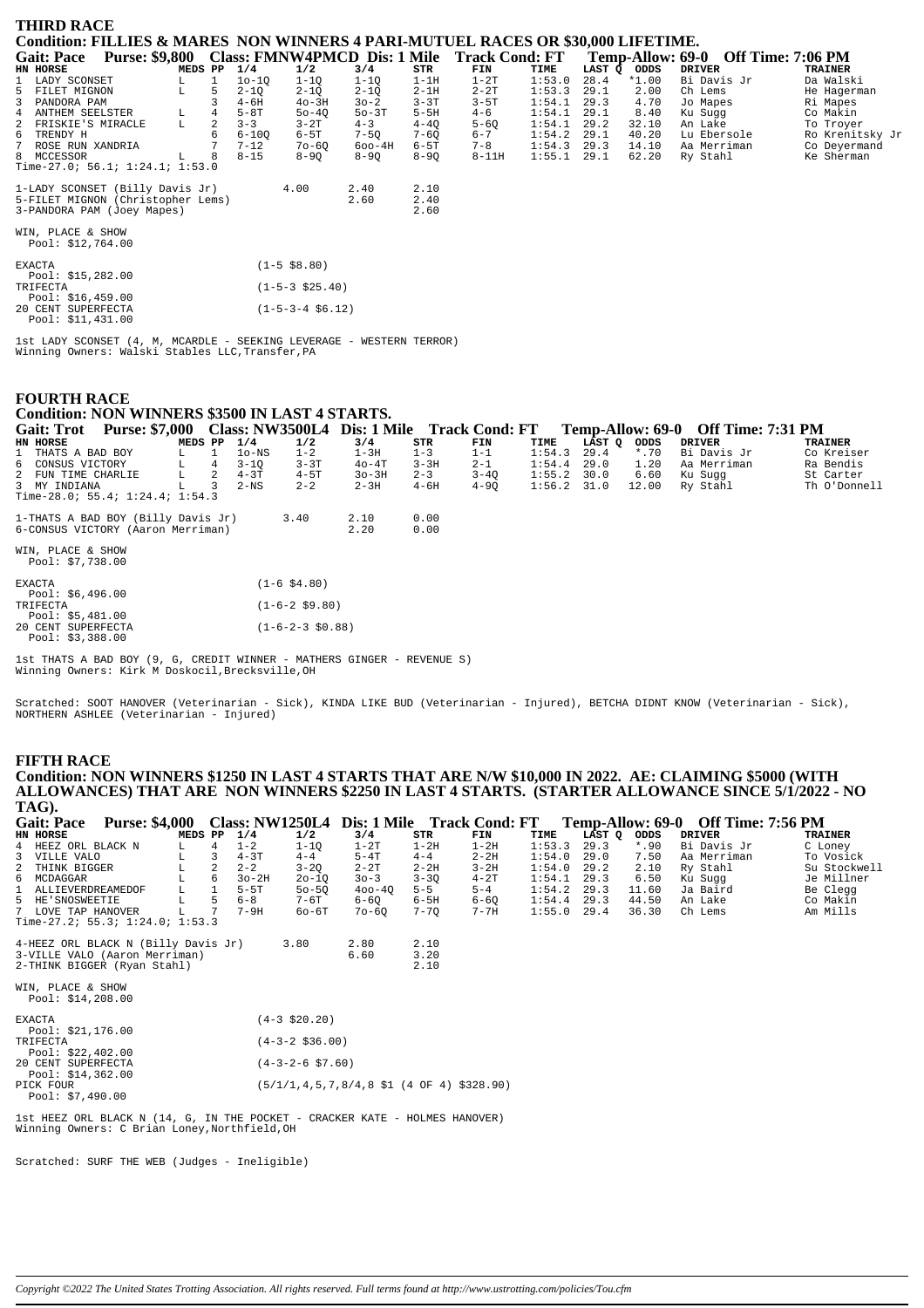| <b>SIXTH RACE</b>                      |                       |         |   |          |                                                                                    |           |         |                                              |        |        |         |                                                                                               |                |
|----------------------------------------|-----------------------|---------|---|----------|------------------------------------------------------------------------------------|-----------|---------|----------------------------------------------|--------|--------|---------|-----------------------------------------------------------------------------------------------|----------------|
|                                        |                       |         |   |          |                                                                                    |           |         |                                              |        |        |         | Condition: FILLIES & MARES NON WINNERS \$2250 IN LAST 4 STARTS THAT ARE N/W \$20,000 IN 2022. |                |
| <b>Gait: Pace</b>                      | <b>Purse: \$5,000</b> |         |   |          |                                                                                    |           |         | Class: FMNW2250L4 Dis: 1 Mile Track Cond: FT |        |        |         | Temp-Allow: 69-0 Off Time: 8:19 PM                                                            |                |
| HN HORSE                               |                       | MEDS PP |   | 1/4      | 1/2                                                                                | 3/4       | STR     | FIN                                          | TIME   | LAST Q | ODDS    | <b>DRIVER</b>                                                                                 | <b>TRAINER</b> |
| 6 SAGE IVY                             |                       |         | 6 | $2 - 1Q$ | $2 - 1Q$                                                                           | $2 - 1Q$  | $3-1H$  | $1-1Q$                                       | 1:54.4 | 29.0   | 2.10    | Aa Merriman                                                                                   | Jo Oliverio    |
| 5<br>MORE THAN MANY                    |                       |         | 5 | $1 - 10$ | $1 - 10$                                                                           | $1 - 10$  | $1-H$   | $2-1Q$                                       | 1:55.0 | 29.2   | $*1.00$ | Ni Clegg                                                                                      | Be Clegg       |
| $\mathbf{1}$<br>ARYA AGAIN             |                       |         |   | $3-2H$   | $3 - 2T$                                                                           | $4-2H$    | $5-3H$  | $3-2T$                                       | 1:55.2 | 29.2   | 11.60   | Do Irvine Jr                                                                                  | B Umholtz      |
| 2 KJ'S FOXY LADY                       |                       | L       | 2 | $4 - 40$ | $40 - 4$                                                                           | $30 - 10$ | $2-H$   | $4 - 3$                                      | 1:55.2 | 29.3   | 3.70    | Ku Sugg                                                                                       | Je Millner     |
| 3 ROCKMATIC                            |                       |         |   | $5-5T$   | $5-5T$                                                                             | $50 - 30$ | $4 - 3$ | $5 - 5$                                      | 1:55.4 | 29.3   | 14.30   | Ke Kash Jr                                                                                    | Ke Kash Jr     |
| 4 GRANDROSA                            |                       |         | 4 | $6 - 7$  | $6 - 7H$                                                                           | $6-4H$    | $6-5H$  | $6 - 7H$                                     | 1:56.1 | 29.4   | 31.70   | Ch Lems                                                                                       | In Arriaga     |
| 7 MAD MAUDE                            |                       | L       |   | $7 - 8T$ | $7 - 10$                                                                           | $7 - 7H$  | $7 - 8$ | $7 - 7T$                                     | 1:56.2 | 29.2   | 24.40   | Jo Mapes                                                                                      | Ri Mapes       |
| Time-27.2; 57.1; 1:25.3; 1:54.4        |                       |         |   |          |                                                                                    |           |         |                                              |        |        |         |                                                                                               |                |
| 6-SAGE IVY (Aaron Merriman)            |                       |         |   |          | 6.20                                                                               | 3.20      | 2.40    |                                              |        |        |         |                                                                                               |                |
| 5-MORE THAN MANY (Nick Clegg)          |                       |         |   |          |                                                                                    | 2.60      | 2.10    |                                              |        |        |         |                                                                                               |                |
| 1-ARYA AGAIN (Donald Irvine Jr)        |                       |         |   |          |                                                                                    |           | 4.00    |                                              |        |        |         |                                                                                               |                |
|                                        |                       |         |   |          |                                                                                    |           |         |                                              |        |        |         |                                                                                               |                |
| WIN, PLACE & SHOW<br>Pool: $$9,616.00$ |                       |         |   |          |                                                                                    |           |         |                                              |        |        |         |                                                                                               |                |
|                                        |                       |         |   |          |                                                                                    |           |         |                                              |        |        |         |                                                                                               |                |
| <b>EXACTA</b>                          |                       |         |   |          | $(6-5 \; $14.40)$                                                                  |           |         |                                              |        |        |         |                                                                                               |                |
| Pool: $$13,906.00$                     |                       |         |   |          |                                                                                    |           |         |                                              |        |        |         |                                                                                               |                |
| TRIFECTA                               |                       |         |   |          | $(6-5-1$ \$60.60)                                                                  |           |         |                                              |        |        |         |                                                                                               |                |
| Pool: \$18,300.00                      |                       |         |   |          |                                                                                    |           |         |                                              |        |        |         |                                                                                               |                |
| PICK THREE                             |                       |         |   |          | $(1,4,5,7,8/4,8/6 \text{ } 1 \text{ } (3 \text{ } 0F \text{ } 3) \text{ } $12,10)$ |           |         |                                              |        |        |         |                                                                                               |                |
| Pool: $$5,603.00$                      |                       |         |   |          |                                                                                    |           |         |                                              |        |        |         |                                                                                               |                |

1st SAGE IVY (6, M, ARACACHE HANOVER - FOX VALLEY SARONG - INCREDIBLE FINALE) Winning Owners: Martin D Yoder,Mt Eaton,OH

#### **SEVENTH RACE**

**Condition: FILLIES & MARES NON WINNERS 1 PARI-MUTUEL RACE OR \$10,000 LIFETIME. AE: NW 2 PM RACES OR \$20,000 LIFETIME. CLAIMING PRICE \$10,000 (WITH ALLOWANCES). (STARTER ALLOWANCE SINCE 5/1/2022 - NO TAG).**

| -----                             |                       |         |           |           |                         |          |          |                                             |        |        |         |                                    |               |
|-----------------------------------|-----------------------|---------|-----------|-----------|-------------------------|----------|----------|---------------------------------------------|--------|--------|---------|------------------------------------|---------------|
| <b>Gait: Pace</b>                 | <b>Purse: \$7,500</b> |         |           |           |                         |          |          | Class: FMNW1PMCD Dis: 1 Mile Track Cond: FT |        |        |         | Temp-Allow: 69-0 Off Time: 8:44 PM |               |
| HN HORSE                          |                       | MEDS PP |           | 1/4       | 1/2                     | 3/4      | STR      | FIN                                         | TIME   | LAST Q | ODDS    | <b>DRIVER</b>                      | TRAINER       |
| 2<br>WESTERN DECOR                |                       |         | 2         | $4 - 40$  | $40 - 3H$               | $20 - 0$ | $1-2T$   | $1 - 3$                                     | 1:55.0 | 28.4   | 3.10    | Ry Stahl                           | Sa Schillaci  |
| 9<br>ER STACY                     |                       | L       | <b>19</b> | $5-5H$    | $50-4T$                 | $40-1H$  | $2 - 2T$ | $2 - 3$                                     | 1:55.3 | 29.1   | 5.30    | Bi Davis Jr                        | Co Kreiser    |
| 5<br>SKYWAY BROOK                 |                       |         |           | $6 - 7$   | $6 - 7T$                | $60-2T$  | $4 - 4T$ | $3 - 3Q$                                    | 1:55.3 | 28.4   | 9.70    | Pa Beeler                          | To Troyer     |
| 4 ROCKER WANTED                   |                       | L       | 4         | $1-1H$    | $1 - 1Q$                | $1-Q$    | $3 - 4Q$ | $4 - 100$                                   | 1:57.0 | 30.4   | $*1.30$ | Aa Merriman                        | C Loney       |
| 1<br>SOMEWHERE ONTHEBAY           |                       | T.      |           | $2-1H$    | $2 - 10$                | $3-1H$   | $5 - 6Q$ | $5-10T$                                     | 1:57.1 | 30.4   | 5.60    | Ch Lems                            | Ma Chupp      |
| $7^{\circ}$<br>MARTINI MAGIC      |                       |         |           | $8 - 110$ | $80 - 9T$               | $80-6T$  | $7 - 8Q$ | $6 - 11H$                                   | 1:57.1 | 29.3   | 55.60   | Lu Ebersole                        | Je Ebersole   |
| 6 FOX VALLEY KAILEY               |                       |         |           | $7 - 9$   | $7 - 9Q$                | $7o-6T$  | $8 - 8Q$ | $7 - 13$                                    | 1:57.3 | 30.0   | 35.30   | Ke Kash Jr                         | Ja Horvath Jr |
| 3 MCSIZZLA                        |                       |         |           | $3 - 3$   | $3 - 30$                | $5-2T$   | $6-6T$   | $8 - 150$                                   | 1:58.0 | 31.1   | 10.60   | Gr Grismore                        | Je Roegner    |
| 8 SCRAPPY LIL NOBODY              |                       |         | 8         | $9 - 13H$ | $9 - 110$               | $9-8T$   | $9 - 10$ | $9 - 16$                                    | 1:58.1 | 30.1   | 44.50   | Ku Sugg                            | In Arriaga    |
| Time-28.0; 57.2; $1:26.1; 1:55.0$ |                       |         |           |           |                         |          |          |                                             |        |        |         |                                    |               |
| 2-WESTERN DECOR (Ryan Stahl)      |                       |         |           |           | 8.20                    | 4.00     | 2.80     |                                             |        |        |         |                                    |               |
| 9-ER STACY (Billy Davis Jr)       |                       |         |           |           |                         | 5.60     | 4.00     |                                             |        |        |         |                                    |               |
| 5-SKYWAY BROOK (Patrick Beeler)   |                       |         |           |           |                         |          | 6.00     |                                             |        |        |         |                                    |               |
| WIN, PLACE & SHOW                 |                       |         |           |           |                         |          |          |                                             |        |        |         |                                    |               |
| Pool: $$11,050.00$                |                       |         |           |           |                         |          |          |                                             |        |        |         |                                    |               |
| <b>EXACTA</b>                     |                       |         |           |           | $(2-9$ \$47.80)         |          |          |                                             |        |        |         |                                    |               |
| Pool: $$18,434.00$                |                       |         |           |           |                         |          |          |                                             |        |        |         |                                    |               |
| TRIFECTA                          |                       |         |           |           | $(2 - 9 - 5 \ $285.20)$ |          |          |                                             |        |        |         |                                    |               |
| Pool: $$24,201.00$                |                       |         |           |           |                         |          |          |                                             |        |        |         |                                    |               |
| 20 CENT SUPERFECTA                |                       |         |           |           | $(2-9-5-4$ \$86.28)     |          |          |                                             |        |        |         |                                    |               |
| Pool: \$17,655.00                 |                       |         |           |           |                         |          |          |                                             |        |        |         |                                    |               |

1st WESTERN DECOR (3, F, WESTERN TERROR - NORTHERN LOVE - MACH THREE) Winning Owners: Schillaci Stbs LLC,Macedonia,OH;Sam Bova Rcg LLC,Irving,NY;P F Barbato,Demarest,NJ

#### **EIGHTH RACE**

**Condition: FILLIES & MARES NON WINNERS 2 PARI-MUTUEL RACES OR \$20,000 LIFETIME. AE: N/W 3 PM RACES OR \$30,000 LIFETIME. CLAIMING PRICE \$15,000 (WITH ALLOWANCES). (STARTER ALLOWANCE SINCE 5/1/2022 - NO TAG).**

| <b>Gait: Pace</b> |                                         | <b>Purse: \$8,800</b> |         |           |           | Class: FMNW2PMCD Dis: 1 Mile |          |          | <b>Track Cond: FT</b> |        |        | Temp-Allow: 69-0 | <b>Off Time: 9:08 PM</b> |                |
|-------------------|-----------------------------------------|-----------------------|---------|-----------|-----------|------------------------------|----------|----------|-----------------------|--------|--------|------------------|--------------------------|----------------|
| HN HORSE          |                                         |                       | MEDS PP |           | 1/4       | 1/2                          | 3/4      | STR      | FIN                   | TIME   | LAST O | ODDS             | <b>DRIVER</b>            | <b>TRAINER</b> |
|                   | 1 FUTURE EX-WIFE                        |                       |         |           | $2 - 1$   | $2 - 10$                     | $2 - 10$ | $2-T$    | $1 - 10$              | 1:54.4 | 29.2   | $*$ .70          | Aa Merriman              | Cr Stein       |
| 4                 | SIDECHICKNAMEDNICK                      |                       |         |           | $10 - 1$  | $1 - 10$                     | $1 - 10$ | $1-T$    | $2 - 10$              | 1:55.0 | 29.4   | 2.30             | Ni Clegg                 | Be Clegg       |
| 9                 | CRAZY LUCKY                             |                       |         | <b>19</b> | $3-2H$    | $3-2H$                       | $4-2T$   | $3 - 10$ | $3-1H$                | 1:55.0 | 29.1   | 15.00            | An Lake                  | La Foos        |
| 3                 | BELIEVETHISMARY                         |                       | L       |           | $5 - 60$  | $5 - 50$                     | $6 - 4T$ | $4 - 30$ | $4-4H$                | 1:55.3 | 29.2   | 40.80            | Ke Kash Jr               | Am Mills       |
| 8                 | STRAIGHT UP JAZZ                        |                       | L       | 8         | $9 - 13H$ | $9 - 10H$                    | $8 - 7$  | 7-6T     | $5 - 6H$              | 1:56.0 | 29.2   | 8.80             | Bi Davis Jr              | Co Kreiser     |
| 6                 | WELL MAXINE                             |                       |         | 6         | $8 - 11T$ | $8 - 9$                      | $9o-7H$  | $9 - 7T$ | $6 - 8$               | 1:56.2 | 29.4   | 46.70            | Ry Stahl                 | Co Deyermand   |
|                   | 5 WILLOW MILL GAL                       |                       | L       | 5.        | $7 - 10$  | $60 - 6T$                    | $50-3T$  | 6-5T     | $7 - 8H$              | 1:56.2 | 30.2   | 21.60            | Lu Ebersole              | Co Makin       |
|                   | 7 MY THREE T'S                          |                       |         |           | $6 - 8$   | $7 - 7$ T                    | $70 - 6$ | $8 - 7$  | $8-8T$                | 1:56.3 | 30.1   | 37.90            | Ja Thompson              | La Merriman    |
|                   | 2 OUTTHERESOMEWHERE                     |                       |         |           | $4 - 40$  | $40-3T$                      | $30-1T$  | $5 - 50$ | $9-8T$                | 1:56.3 | 31.0   | 14.90            | Ch Lems                  | Ma Chupp       |
|                   | Time-27.4; 56.1; 1:25.1; 1:54.4         |                       |         |           |           |                              |          |          |                       |        |        |                  |                          |                |
|                   | 1-FUTURE EX-WIFE (Aaron Merriman)       |                       |         |           |           | 3.40                         | 2.20     | 2.10     |                       |        |        |                  |                          |                |
|                   | 4-SIDECHICKNAMEDNICK (Nick Clegg)       |                       |         |           |           |                              | 2.80     | 2.40     |                       |        |        |                  |                          |                |
|                   | 9-CRAZY LUCKY (Angus Lake)              |                       |         |           |           |                              |          | 5.60     |                       |        |        |                  |                          |                |
|                   | WIN, PLACE & SHOW<br>Pool: $$14,339.00$ |                       |         |           |           |                              |          |          |                       |        |        |                  |                          |                |
| <b>EXACTA</b>     | Pool: $$19,561.00$                      |                       |         |           |           | $(1-4 \ $8.00)$              |          |          |                       |        |        |                  |                          |                |
|                   |                                         |                       |         |           |           |                              |          |          |                       |        |        |                  |                          |                |

Pool: \$19,561.00 TRIFECTA (1-4-9 \$66.00) Pool: \$22,201.00 20 CENT SUPERFECTA (1-4-9-3 \$51.56) Pool: \$13,253.00

1st FUTURE EX-WIFE (3, F, FEAR THE DRAGON - LADY MACH - MACH THREE) Winning Owners: Craig M Stein,Northfield,OH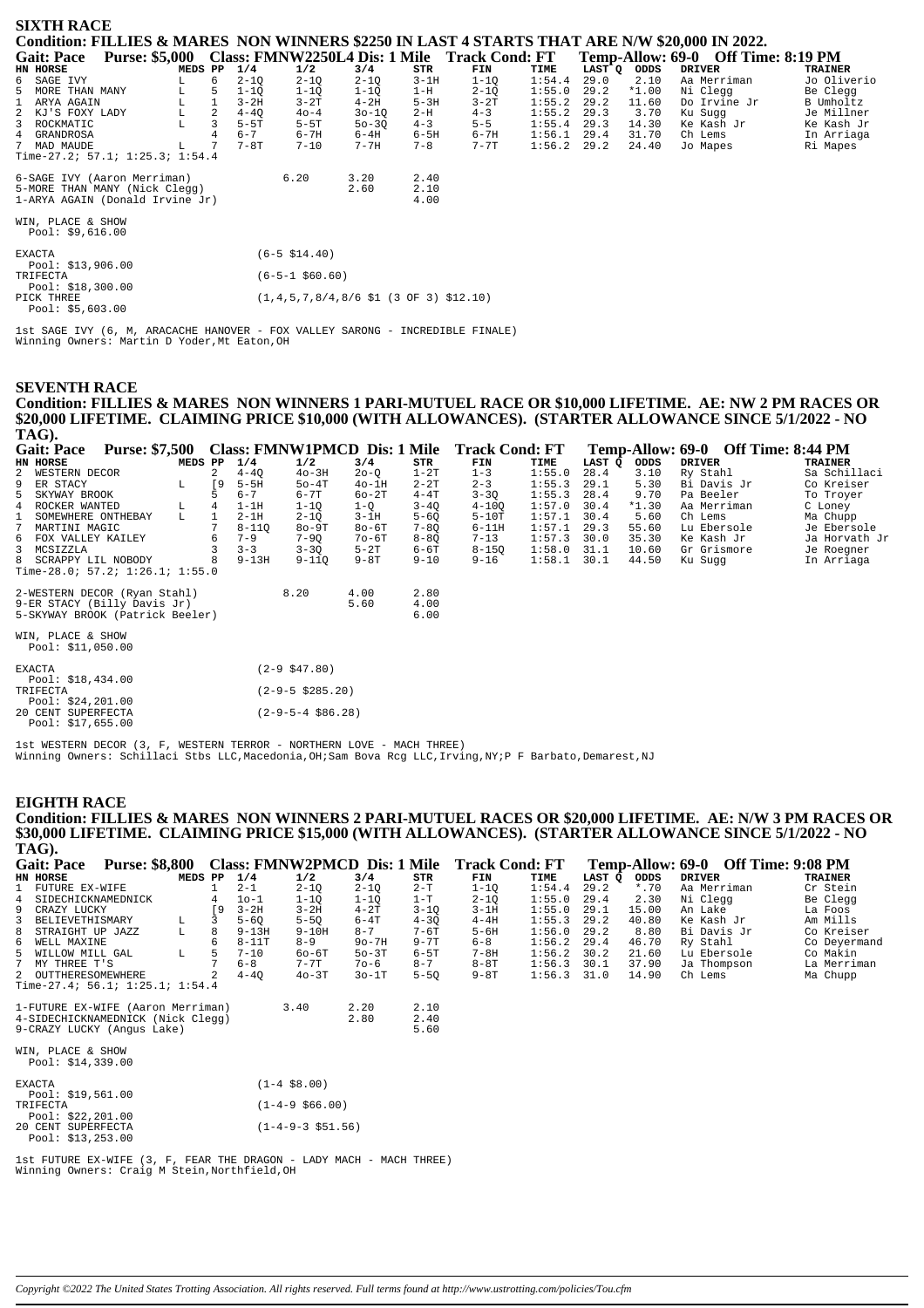#### **NINTH RACE Condition: FILLIES & MARES NON WINNERS \$2250 IN LAST 4 STARTS THAT ARE N/W \$20,000 IN 2022. AE: CLAIMING \$6000 (WITH ALLOWANCES).**

| <b>Gait: Pace</b>                      | <b>Purse: \$5,000</b> |         |    |           |           |            |          | Class: FMNW2250L4 Dis: 1 Mile Track Cond: FT |        |        |         | Temp-Allow: 65-0 Off Time: 9:31 PM |                |
|----------------------------------------|-----------------------|---------|----|-----------|-----------|------------|----------|----------------------------------------------|--------|--------|---------|------------------------------------|----------------|
| HN HORSE                               |                       | MEDS PP |    | 1/4       | 1/2       | 3/4        | STR      | FIN                                          | TIME   | LAST O | ODDS    | <b>DRIVER</b>                      | <b>TRAINER</b> |
| 4 DOUWANTOBLDASNOMAN                   |                       |         |    | 1-1T      | 1-T       | $1 - 2$    | $1 - 2$  | $1 - NS$                                     | 1:53.3 | 29.3   | 9.80    | Gr Grismore                        | Je Roegner     |
| 3 ROCKN' WITH T                        |                       | L.      |    | $4 - 30$  | $5-2T$    | $5-3H$     | $2 - 2$  | $2-NS$                                       | 1:53.3 | 29.0   | 2.40    | Ro Wrenn Jr.                       | Ry Deaton      |
| 7 PRICELESS SHADOW                     |                       |         |    | 7-6H      | $7 - 60$  | $8-4T$     | $4 - 40$ | $3 - 2$                                      | 1:54.0 | 29.0   | 37.70   | Ni Clegg                           | Be Clegg       |
| 2 SAND SONYA                           |                       | L       | 2  | $2-1T$    | $3-1H$    | $2 - 2$    | $3 - 20$ | $4 - 30$                                     | 1:54.1 | 29.4   | 4.80    | Ch Lems                            | Ro Winters     |
| 6 OFFICIAL TREASURE                    |                       |         | 6  | $50 - 40$ | $40 - 20$ | $400 - 30$ | 6-6T     | $5 - 6$                                      | 1:54.4 | 30.1   | $*1.10$ | Aa Merriman                        | Jo Oliverio    |
| 5 SUNSHINE OUEEN                       |                       | L       | 5. | $30-2T$   | 20-T      | $30-2T$    | $5 - 6T$ | $6 - 70$                                     | 1:55.0 | 30.2   | 7.30    | Bi Davis Jr                        | Am Mills       |
| 1 MCMAEDLE                             |                       |         |    | $6 - 5$   | $6 - 40$  | $60-4T$    | $7 - 80$ | $7 - 7H$                                     | 1:55.0 | 30.0   | 25.60   | Ke Kash Jr                         | Ke Kash Jr     |
| 8 HIGH FASHION MEL                     |                       |         | 8  | $8-8T$    | $8-7H$    | 700-4T     | $8 - 80$ | $8 - 90$                                     | 1:55.2 | 30.2   | 54.00   | Ja Thompson                        | Th O'Donnell   |
| Time-27.0; 55.2; 1:24.0; 1:53.3        |                       |         |    |           |           |            |          |                                              |        |        |         |                                    |                |
| 4-DOUWANTOBLDASNOMAN (Greq Grismore)   |                       |         |    |           | 21.60     | 9.20       | 7.20     |                                              |        |        |         |                                    |                |
| 3-ROCKN' WITH T (Ronnie Wrenn Jr.)     |                       |         |    |           |           | 4.40       | 3.20     |                                              |        |        |         |                                    |                |
| 7-PRICELESS SHADOW (Nick Clegg)        |                       |         |    |           |           |            | 13.80    |                                              |        |        |         |                                    |                |
| WIN, PLACE & SHOW<br>Pool: \$18,432.00 |                       |         |    |           |           |            |          |                                              |        |        |         |                                    |                |

| <b>EXACTA</b>                 | $(4-3$ \$80.20)            |
|-------------------------------|----------------------------|
| Pool: \$20,773.00<br>TRIFECTA | $(4-3-7 \text{ }51777.40)$ |
| Pool: $$22.689.00$            |                            |
| 20 CENT SUPERFECTA            | $(4-3-7-2 \ $603.86)$      |
| Pool: $$13,094.00$            |                            |

1st DOUWANTOBLDASNOMAN (5, M, ROCKIN AMADEUS - PAY ATTENTION JACK - KEYSTONE RAIDER) Winning Owners: Judy L Roegner, Croswell, MI

Claimed: ROCKN' WITH T by EDWARD MILLER, POLK, OH

### **TENTH RACE Condition: FILLIES & MARES NON WINNERS \$3500 IN LAST 4 STARTS. AE: CLAIMING \$8000 (WITH ALLOWANCES). (STARTER ALLOWANCE SINCE 5/1/2022 - NO TAG).**

| <b>Gait: Pace</b>                     | <b>Purse: \$7,000</b> |         |    |          | Class: FMNW3500L4 Dis: 1 Mile |           |          | <b>Track Cond: FT</b> |        |        | Temp-Allow: 65-0 | <b>Off Time: 9:54 PM</b> |                |
|---------------------------------------|-----------------------|---------|----|----------|-------------------------------|-----------|----------|-----------------------|--------|--------|------------------|--------------------------|----------------|
| HN HORSE                              |                       | MEDS PP |    | 1/4      | 1/2                           | 3/4       | STR      | FIN                   | TIME   | LAST O | ODDS             | DRIVER                   | <b>TRAINER</b> |
| 5 CHEEKIE BABE                        |                       |         |    | $7 - 7H$ | $70 - 50$                     | $60 - 30$ | $3-2H$   | $1 - 1$               | 1:54.1 | 29.0   | 18.80            | Ja Thompson              | La Patistas    |
| 3 STRAWB'S CHIPPIE N                  |                       | L.      |    | $4-3H$   | $30 - 20$                     | $1o-T$    | $1 - 2$  | $2 - 1$               | 1:54.2 | 29.4   | $*$ .50          | Aa Merriman              | Bi Rhoades     |
| 6 BNB                                 |                       |         | 6  | $2 - 1$  | $2-1H$                        | $3-1H$    | $5 - 3$  | $3 - 20$              | 1:54.3 | 29.4   | 4.20             | Lu Ebersole              | Be Murdock     |
| 4 CINDERELLA DELIGHT                  |                       | L       |    | $10 - 1$ | $1-1H$                        | $2-T$     | $2 - 2$  | $4-2T$                | 1:54.4 | 30.0   | 5.20             | Bi Davis Jr              | Co Kreiser     |
| 7 LIVE AND LET DI                     |                       | L.      |    | $8 - 9$  | $8 - 6H$                      | $70 - 40$ | $7 - 40$ | $5 - 3$               | 1:54.4 | 29.2   | 41.60            | Gr Grismore              | Co Kreiser     |
| 2 JACKPOT JESSIE                      |                       | L       | 2  | $6 - 60$ | $50-3H$                       | $40 - 20$ | $4 - 2H$ | $6 - 4$               | 1:55.0 | 30.0   | 52.80            | Ch Lems                  | Ma Chupp       |
| 9 JUMPING JILLYBEAN                   |                       | L       | ſ9 | $5 - 5$  | $6 - 5$                       | $8 - 40$  | $6 - 40$ | $7 - 40$              | 1:55.0 | 29.3   | 31.20            | Ry Stahl                 | Th Hall        |
| 1 TIGER'S SUE                         |                       | L.      |    | $3 - 20$ | $4 - 3$                       | $5-2T$    | $8 - 4T$ | $8 - 5$               | 1:55.1 | 30.0   | 7.90             | Ku Suqq                  | Sa Schillaci   |
| Time-27.0; 56.1; 1:24.3; 1:54.1       |                       |         |    |          |                               |           |          |                       |        |        |                  |                          |                |
| 5-CHEEKIE BABE (Jason Thompson)       |                       |         |    |          | 39.60                         | 10.20     | 4.80     |                       |        |        |                  |                          |                |
| 3-STRAWB'S CHIPPIE N (Aaron Merriman) |                       |         |    |          |                               | 2.60      | 2.20     |                       |        |        |                  |                          |                |
| 6-BNB (Luke Ebersole)                 |                       |         |    |          |                               |           | 2.60     |                       |        |        |                  |                          |                |

WIN, PLACE & SHOW Pool: \$16,787.00

| <b>EXACTA</b>                           | $(5-3$ \$88.60)                                                                 |
|-----------------------------------------|---------------------------------------------------------------------------------|
| Pool: $$23,095.00$<br>TRIFECTA          | $(5-3-6 \ $270.20)$                                                             |
| Pool: \$28,185.00                       |                                                                                 |
| 20 CENT SUPERFECTA<br>Pool: \$19,031.00 | $(5-3-6-4 \text{ }591.28)$                                                      |
| PICK FIVE                               | $(6/2/1/4/5 \text{ } 51 \text{ } (5 \text{ } 0F \text{ } 5) \text{ } $2758.90)$ |
| Pool: \$3,208.00                        |                                                                                 |
|                                         |                                                                                 |

1st CHEEKIE BABE (4, M, BETTOR'S DELIGHT - TWIN B CHEEKS - SPORTSWRITER) Winning Owners: Laurie M Patistas,Hamburg,NY

Scratched: YOUR MOM N EM (Veterinarian - Sick)

## **ELEVENTH RACE Condition: FILLIES & MARES OPEN HANDICAP** Gait: Pace Purse: \$18,000 Class: FMOPENHCP Dis: 1 Mile Track Cond: FT Temp-Allow: 65-0 Off Time: 10:19 PM<br>EN EQUEST PRAINER TRAINER TRAINER TRAINER **HN HORSE MEDS PP 1/4 1/2 3/4 STR FIN TIME LAST Q ODDS DRIVER TRAINER** 4 ADORABELLA L 4 1-1Q 1-1H 1-1H 1-2Q 1-3 1:51.1 27.4 \*.50 Aa Merriman Sa Schillaci 5 DOJEA RITA L 5 2-1Q 2-1H 2-1H 2-2Q 2-3 1:51.4 28.1 4.60 Ku Sugg C Loney 4 ADORABELLA L. 4 1-10 1-1H 1-1H 1-2Q 1-3 1:51.1 27.4 \*.50 AaMerriman Sa Schillaci<br>
5 DOJEARITA L. 5 2-1Q 2-1H 2-1H 2-2Q 2-3 1:51.4 28.1 4.60 Ku Sugg Cloney<br>
7 REACHTHRUTHESKY AS 7 7-8 7-6H 6o-5 5-6 3-3H 1:51.4 27.2 5.30 R 6 ELLAGATOR L 6 5-5Q 5o-4 4oo-3T 3-4T 4-5Q 1:52.1 28.0 7.60 Bi Davis Jr Co Kreiser 2 ASK ME IFI CARE L 2 4-3T 3o-2T 3o-3Q 4-4T 5-8 1:52.4 28.4 13.80 Ch Lems Jo Ciocca Jr. 3 NOONE TO DEPEND ON L 3 6-6T 6-5Q 7-6 i7-8H 6-9T 1:53.1 28.3 18.40 Ry Stahl Co Kreiser 1 HERESLOOKNATYOU N L 1 3-2H 4-3 5-4 x6-7T 7-12H 1:53.3 29.2 52.50 Gr Grismore Sa Schillaci Time-27.2; 56.0; 1:23.2; 1:51.1 4-ADORABELLA (Aaron Merriman) 3.00 2.20 2.10 5-DOJEA RITA (Kurt Sugg) 3.60 2.40 7-REACHTHRUTHESKY AS (Ronnie Wrenn Jr.) 2.40 WIN, PLACE & SHOW Pool: \$16,652.00 EXACTA (4-5 \$7.80) Pool: \$19,445.00 TRIFECTA (4-5-7 \$24.80) Pool: \$26,472.00 PICK THREE (4/5/4 \$1 (3 OF 3) \$363.60) Pool: \$4,239.00

1st ADORABELLA (6, M, PET ROCK - BELLA MARTA - ART MAJOR) Winning Owners: Vincent J Costa Jr,Naples,FL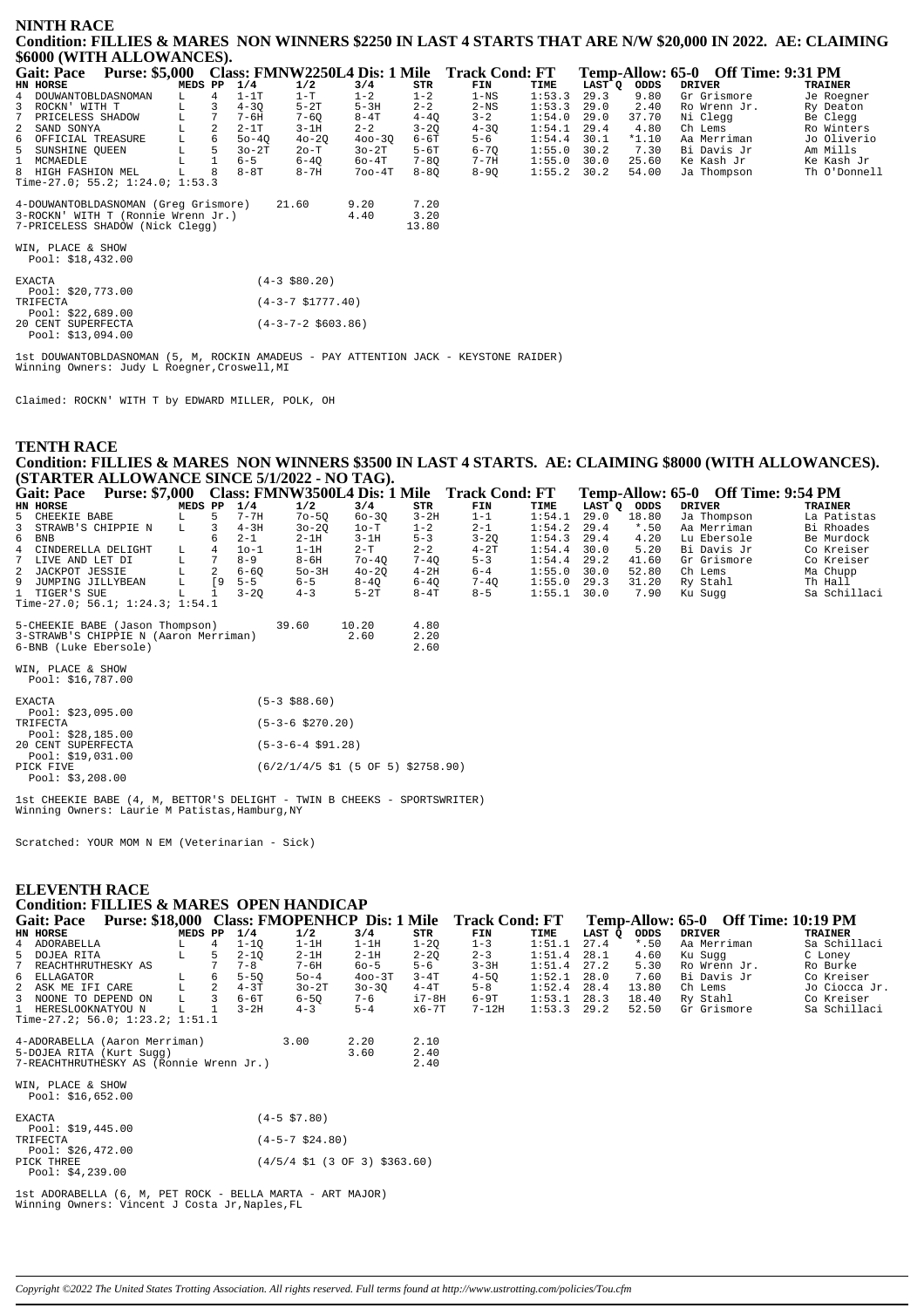| <b>TWELFTH RACE</b>                                                                                       |  |
|-----------------------------------------------------------------------------------------------------------|--|
| Condition: FILLIES & MARES NON WINNERS 6 PARI-MUTUEL RACES OR \$40,000 LIFETIME.  CLAIMING PRICE \$20,000 |  |
| WITH ALLOWANCES. (STARTER ALLOWANCE SINCE 5/1/2022 - NO TAG).                                             |  |

| <b>Purse: \$9,800</b><br><b>Gait: Pace</b> |             |    |                    |                       | <b>Class: FMNW4PMCD Dis: 1 Mile</b> |          | <b>Track Cond: FT</b> |        |        |         | Temp-Allow: 65-0 Off Time: 10:41 PM |                |
|--------------------------------------------|-------------|----|--------------------|-----------------------|-------------------------------------|----------|-----------------------|--------|--------|---------|-------------------------------------|----------------|
| HN HORSE                                   | MEDS PP     |    | 1/4                | 1/2                   | 3/4                                 | STR      | FIN                   | TIME   | LAST Q | ODDS    | <b>DRIVER</b>                       | <b>TRAINER</b> |
| SANTAFE'S MJ<br>4                          |             | 3  | $7-11T$            | $7o-5T$               | $500-2$                             | $2 - 2$  | $1-T$                 | 1:54.3 | 29.0   | 4.70    | Ku Sugg                             | Je Millner     |
| 2<br>BABY'S IN BLACK                       | L           |    | $3-2H$             | $3 - 2H$              | $1o-H$                              | $1 - 2$  | $2-T$                 | 1:54.4 | 29.3   | 10.00   | Ry Stahl                            | Co Deyermand   |
| 8<br>ROCKSETTE                             |             |    | $5 - 6$            | $6 - 5$               | $8-4H$                              | $8 - 90$ | $3 - 6$               | 1:55.4 | 29.4   | 2.50    | Ro Wrenn Jr.                        | Mi Hitchcock   |
| COLOSSAL FAITH<br>5                        | L           | 4  | $2 - 1$            | $1 - 10$              | $2-H$                               | $3 - 5H$ | $4 - 6H$              | 1:55.4 | 30.3   | $*2.00$ | Aa Merriman                         | Bi Rhoades     |
| ALL ROCKIN                                 | $\mathbf L$ | 6  | $8 - 14$           | $8 - 7$               | $70 - 4$                            | $6 - 8H$ | $5 - 7H$              | 1:56.0 | 30.0   | 41.70   | Ke Kash Jr                          | Am Mills       |
| RACINGBLUE<br>6                            |             | 5  | $10-1$             | $2 - 1Q$              | $3-1T$                              | $4 - 7H$ | $6 - 8$               | 1:56.1 | 30.3   | 29.70   | An Lake                             | An Lake        |
| 9<br>LITTLE T                              | L           | [9 | $4 - 4$            | $4 - 3T$              | $6 - 3Q$                            | $7-8T$   | $7 - 10$              | 1:56.3 | 30.4   | 2.60    | Bi Davis Jr                         | Co Kreiser     |
| 3<br>AMERICAN CHANCE                       | г           | 2  | $6 - 80$           | $50 - 40$             | $40 - 2$                            | $5 - 7H$ | $8 - 12$              | 1:57.0 | 31.2   | 41.60   | Ch Lems                             | Ja Day         |
| Time-26.4; 55.4; 1:25.1; 1:54.3            |             |    |                    |                       |                                     |          |                       |        |        |         |                                     |                |
| 4-SANTAFE'S MJ (Kurt Sugg)                 |             |    |                    | 11.40                 | 6.80                                | 3.80     |                       |        |        |         |                                     |                |
| 2-BABY'S IN BLACK (Ryan Stahl)             |             |    |                    |                       | 7.60                                | 4.20     |                       |        |        |         |                                     |                |
| 8-ROCKSETTE (Ronnie Wrenn Jr.)             |             |    |                    |                       |                                     | 3.20     |                       |        |        |         |                                     |                |
| WIN, PLACE & SHOW<br>Pool: \$22,034.00     |             |    |                    |                       |                                     |          |                       |        |        |         |                                     |                |
| <b>EXACTA</b><br>Pool: $$25,071.00$        |             |    |                    | $(4-2 \; $75.40)$     |                                     |          |                       |        |        |         |                                     |                |
| TRIFECTA<br>Pool: $$25,058.00$             |             |    | $(4-2-8$ \$471.40) |                       |                                     |          |                       |        |        |         |                                     |                |
| 20 CENT SUPERFECTA<br>Pool: \$18,663.00    |             |    |                    | $(4-2-8-5 \ $130.36)$ |                                     |          |                       |        |        |         |                                     |                |

1st SANTAFE'S MJ (4, M, BETTOR'S DELIGHT - THESANTAFE EXPRESS - WESTERN HANOVER)<br>Winning Owners: Jessica E Millner,Litchfield,OH

Scratched: FIFTYSHADESOFBLISS (Veterinarian - Sick)

| <b>THIRTEENTH RACE</b>                                                                   |                                                    |                       |        |                 |                                     |                |  |
|------------------------------------------------------------------------------------------|----------------------------------------------------|-----------------------|--------|-----------------|-------------------------------------|----------------|--|
| Condition: \$10,000 GUARANTEED POOL FILLIES & MARES NON WINNERS \$3500 IN LAST 4 STARTS. |                                                    |                       |        |                 |                                     |                |  |
| Gait: Pace Purse: \$7,000 Class: FMNW3500L4 Dis: 1 Mile Track Cond: FT                   |                                                    |                       |        |                 | Temp-Allow: 65-0 Off Time: 11:07 PM |                |  |
| MEDS PP<br>1/4<br>HN HORSE                                                               | 1/2<br>3/4                                         | STR<br>FIN            | TIME   | LAST Q ODDS     | <b>DRIVER</b>                       | <b>TRAINER</b> |  |
| 8<br>$1 - 2$<br>8<br>SMOTHASTENESEWISKY                                                  | $1-1H$<br>$1 - 3$                                  | $1-4H$<br>$1 - 40$    | 1:52.0 | $*$ .20<br>28.1 | Aa Merriman                         | Br Haynes      |  |
| $2 - 2$<br>HEERZ HOOSIERHUNNY                                                            | $2-1H$<br>$2 - 3$                                  | $2 - 4H$<br>$2 - 4Q$  | 1:52.4 | 28.2<br>13.00   | Ke Kash Jr                          | Ke Kash Jr     |  |
| [9<br>9<br>CAY'S BLESSING<br>L.                                                          | $3 - 3H$<br>$3 - 3H$<br>$30 - 6$                   | $3 - 7H$<br>$3 - 6T$  | 1:53.2 | 28.2<br>24.20   | Ni Clegg                            | Be Clegg       |  |
| 2<br>$4 - 5$<br>2<br>DON'TMAKEAFOOLOFME<br>L                                             | $4 - 5$<br>$4 - 7$                                 | $4-10H$<br>$4 - 8$    | 1:53.3 | 113.20<br>28.2  | Lu Ebersole                         | Ca Hollar      |  |
| 6<br>BEARCREEKHONEY<br>6<br>L                                                            | $8 - 13$<br>$9 - 110$<br>$9 - 13H$                 | $8 - 16H$<br>$5 - 80$ | 1:53.3 | 6.40<br>27.1    | Bi Davis Jr                         | Co Kreiser     |  |
| $\overline{4}$<br>4<br>SKYWAY VENUS<br>L                                                 | $6-9T$<br>$7-11H$<br>$6 - 8$                       | $6 - 10$<br>$6 - 13$  | 1:54.0 | 28.0<br>62.90   | Ku Sugg                             | To Bigler      |  |
| 3<br>3<br>LOOKING SANTASTIC<br>L.                                                        | $5-6T$<br>$5 - 6Q$<br>$5 - 9$                      | $5 - 13$<br>$7-10H$   | 1:54.0 | 28.2<br>81.70   | Ry Stahl                            | Je Millner     |  |
| 5<br>L<br>5<br>WITH WINGS                                                                | $7-9H$<br>$8-12H$<br>$7 - 110$                     | $7 - 15H$<br>$8-12T$  | 1:54.3 | 28.2<br>35.00   | Ch Lems                             | Jo Hope        |  |
| WE ARE DREAMING                                                                          | $80 - 100$<br>$9 - 14H$<br>$60-10T$                | $9 - 16T$<br>$9-15T$  | 1:55.1 | 11.10<br>29.1   | Ro Wrenn Jr.                        | Sa Schillaci   |  |
| Time-27.1; 56.1; 1:23.4; 1:52.0                                                          |                                                    |                       |        |                 |                                     |                |  |
| 8-SMOTHASTENESEWISKY (Aaron Merriman)                                                    | 2.40<br>2.10                                       | 2.10                  |        |                 |                                     |                |  |
| 1-HEERZ HOOSIERHUNNY (Keith Kash Jr)                                                     | 4.00                                               | 2.60                  |        |                 |                                     |                |  |
| 9-CAY'S BLESSING (Nick Clegg)                                                            |                                                    | 5.00                  |        |                 |                                     |                |  |
|                                                                                          |                                                    |                       |        |                 |                                     |                |  |
| WIN, PLACE & SHOW                                                                        |                                                    |                       |        |                 |                                     |                |  |
| Pool: $$22,153.00$                                                                       |                                                    |                       |        |                 |                                     |                |  |
|                                                                                          |                                                    |                       |        |                 |                                     |                |  |
| <b>EXACTA</b>                                                                            | $(8-1$ \$8.00)                                     |                       |        |                 |                                     |                |  |
| Pool: $$24,623.00$                                                                       |                                                    |                       |        |                 |                                     |                |  |
| TRIFECTA                                                                                 | $(8-1-9 \ $66.60)$                                 |                       |        |                 |                                     |                |  |
| Pool: \$30,874.00                                                                        |                                                    |                       |        |                 |                                     |                |  |
|                                                                                          | 50 CENT PICK 6<br>$(1/4/5/4/4/8$ (5 OF 6) \$33.60) |                       |        |                 |                                     |                |  |
| Pool: \$469.00                                                                           |                                                    |                       |        |                 |                                     |                |  |
| Carryover: \$302.65                                                                      |                                                    |                       |        |                 |                                     |                |  |
| 20 CENT SUPER - HIGH FIVE                                                                | $(8-1-9-2-6 \ $301.70)$                            |                       |        |                 |                                     |                |  |
| Pool: $$28,529.00$                                                                       |                                                    |                       |        |                 |                                     |                |  |

1st SMOTHASTENESEWISKY (4, M, NOB HILL HIGH - TENDER SPIRIT - WESTERN IDEAL)<br>Winning Owners: Brian D Haynes, Washington C H, OH